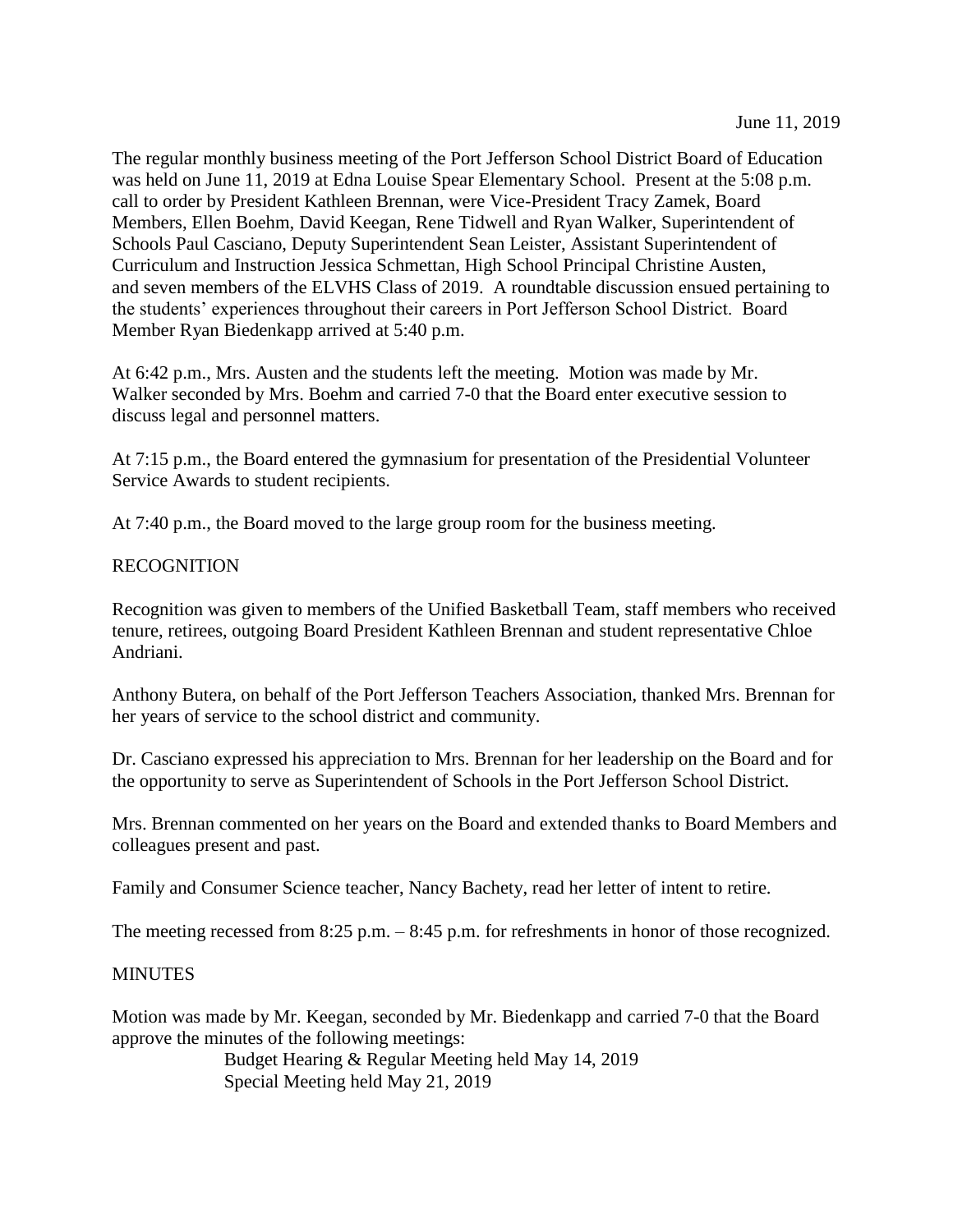# PUBLIC COMMENT

Mrs. Brennan opened public comment. D. Biondi – fitness center schedule

# REPORTS

Student representative, Chloe Andriani reported on school events.

The report from the Superintendent of Schools included:

- a presentation on the elementary school's participation in the Remote Underwater Vehicle Program
- extended thanks for the May 21, 2019 vote outcome
- extended congratulations to the elected Board Members
- Reorganization and July Board Business meeting will be July 8, 2019
- Autism Color Run
- extended congratulations to the elementary school Science Olympiad Team
- Armed Forces Tribute

The report from the Board President included:

- attending the Unified Basketball game
- attending the Armed Forces Tribute ceremony and extended thanks to those involved with its creation

Committee Reports:

Mrs. Zamek – Policy Committee meeting held June 5

Mrs. Brennan – Curriculum Committee meeting held June 5

Mr. Keegan – Facilities and Finance Committees met on June 4. Notes from the meetings will be sent to the Board

Mrs. Boehm – Audit Committee will be meeting on June 20

Mrs. Brennan reminded Board Committee Chairs to submit their end-of-year reports.

# BOARD CONSENT AGENDA

Mrs. Brennan read into the record the deletion of resolution A.4 and the addition of resolutions A.27 and A.28. Motion was made by Mrs. Zamek, seconded by Mr. Keegan and carried 7-0 that the Board approve Personnel resolutions numbered 1-3 and 5-28 appearing on the June 11, 2019 consent agenda.

Motion was made by Mr. Keegan, seconded by Mrs. Boehm and carried 7-0 that as recommended by the Superintendent of Schools, the Board approve Finance resolutions numbered 1-13 appearing on the June 11, 2019 consent agenda. Mrs. Brennan acknowledged the donations, resolutions B.2, 3, 4, and 12.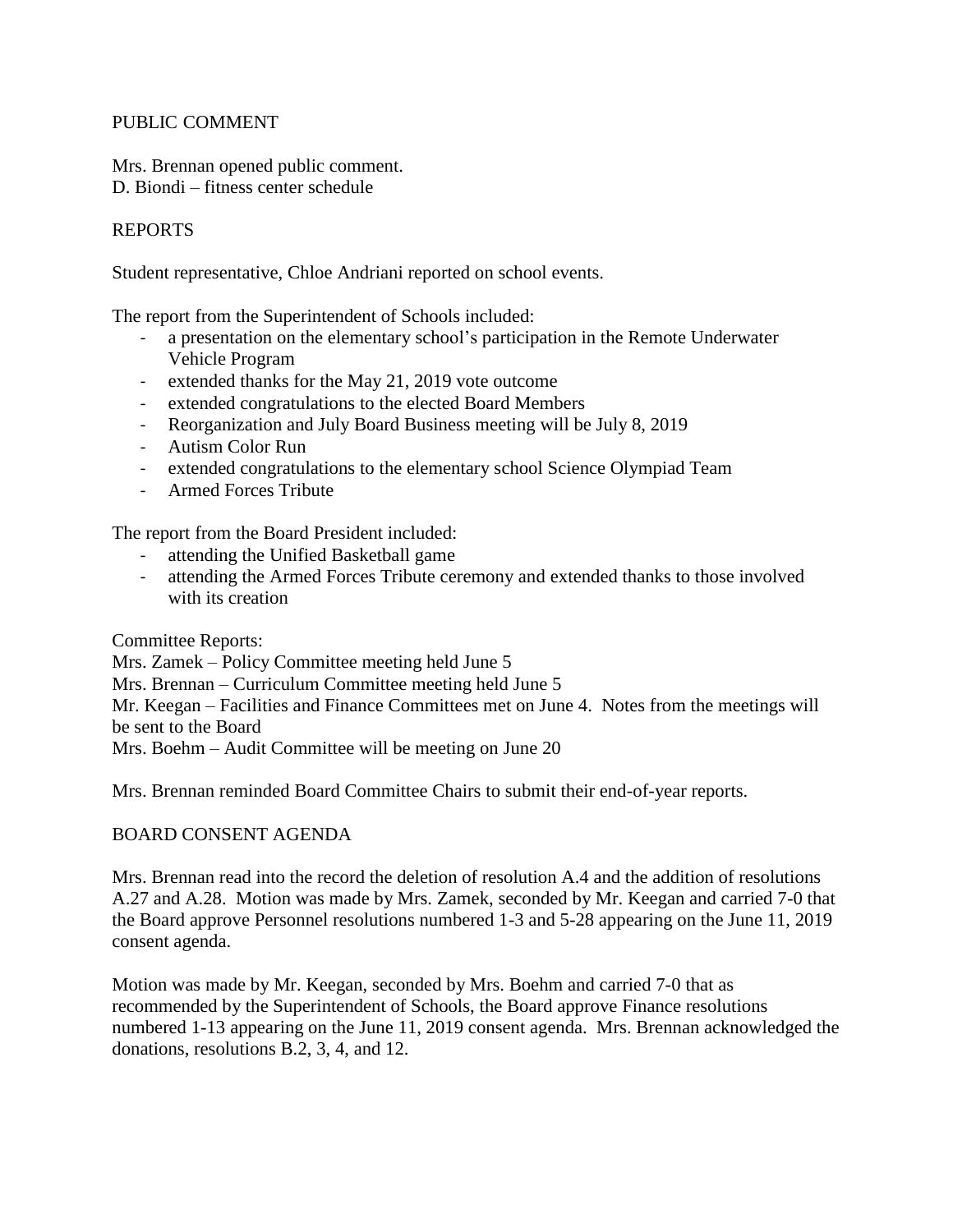Mrs. Brennan read into the record that the date of the Reorganization Meeting and July Business Meeting will be July 8, 2019. Motion was made by Mr. Walker, seconded by Mrs. Zamek and carried 7-0 that as recommended by the Superintendent of Schools, the Board approve Facilities and Operations resolution numbered 1 appearing on the June 11, 2019 consent agenda.

Motion was made by Mrs. Zamek, seconded by Mr. Biedenkapp and carried 7-0 that as recommended by the Superintendent of Schools, the Board approve Education resolutions numbered 1-4 appearing on the June 11, 2019 consent agenda.

# NEW BUSINESS

Motion was made by Mrs. Zamek, seconded by Mrs. Tidwell and carried 7-0 that the following policies be accepted for a first reading and adoption:

Policy 4730, Homework Policy 5605, Voter Registration for Students

Motion was mad by Mrs. Tidwell, seconded by Mrs. Zamek and carried 7-0 that changes to Policy 5300, Code of Conduct, be accepted for a first reading.

### PUBLIC COMMENT

Mrs. Brennan opened the second public comment portion of the meeting. There were no comments.

# ADJOURNMENT

At 9:20 p.m., motion was made by Mr. Keegan, seconded by Mr. Biedenkapp and carried 7-0 to adjourn.

\_\_\_\_\_\_\_\_\_\_\_\_\_\_\_\_\_\_\_\_\_\_\_\_\_\_\_\_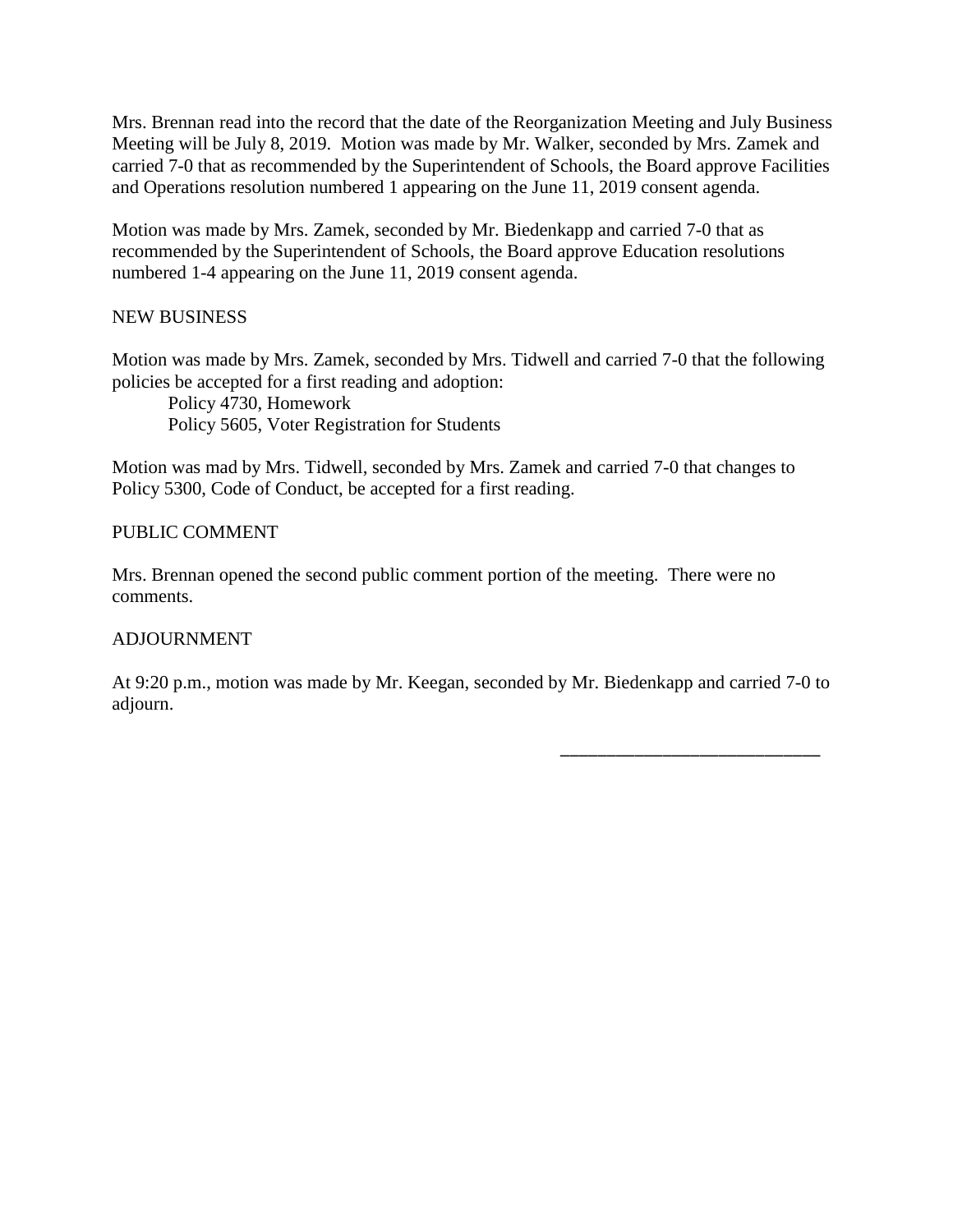#### **CONSENT AGENDA 6/11/19**

### **A. Personnel**

1. Business .1 FTE Reduction

The Board approves a .1 FTE reduction of the Business Education position of Linda Moran effective August 28, 2019; and further, the Board approves the appointment of Linda Moran as a .6 FTE teacher of Business Education effective August 28, 2019.

2. Elementary Education .5 Reduction

The Board approves a .5 FTE reduction of the Elementary position of Kristen Neubert effective August 28, 2019; and further, the Board approves the appointment of Kristen Neubert as a 1.0 FTE Special Education Teacher effective August 28, 2019.

3. Social Studies .2 FTE Reduction

The Board approves a .2 FTE reduction of the Social Studies position of Lauren Trelewicz effective August 28, 2019; and further, the Board approves the appointment of Lauren Trelewicz as a .8 FTE teacher of Social Studies effective August 28, 2018.

4. Family & Consumer Science.5 FTE Reduction

The Board approves a .5 FTE reduction of the Family and Consumer Science position of Nancy Bachety effective August 28, 2019; and further, the Board approves the appointment of Nancy Bachety as a .5 FTE teacher of Family and Consumer Science effective August 28, 2018.

5. Resignation – Substitute Custodial Worker

The Board accepts the resignation of Brendan Van Nostrand, as a substitute custodial worker, effective May 14, 2019.

6. Employment Agreement – Personnel Assistant

The Board approves the Employment Agreement of Regina Booker, Personnel Assistant, dated June 11, 2019, the Board having reviewed same; and further, the Board authorizes the President of the Board of Education to execute said agreement on behalf of the Board.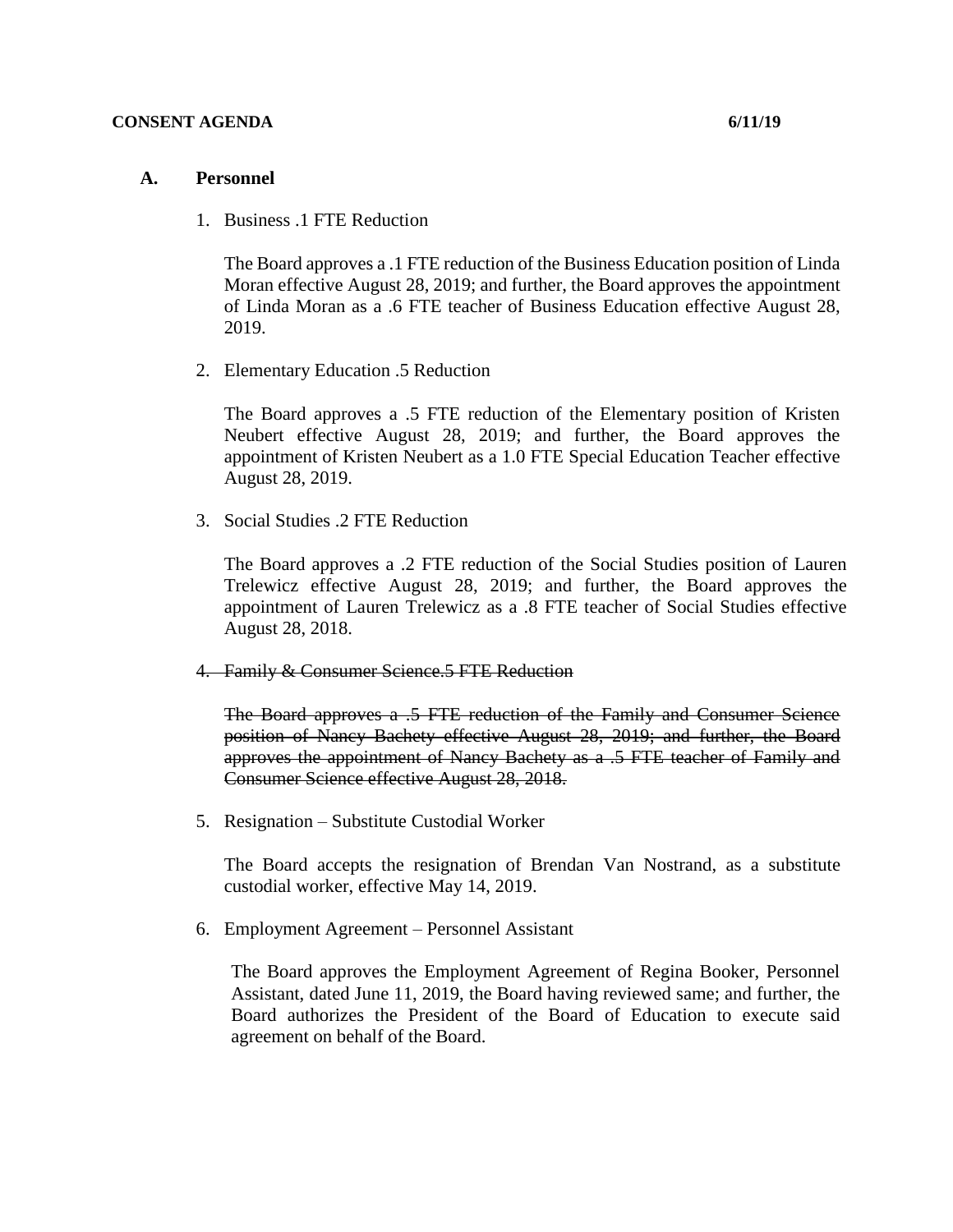7. Employment Agreement – Office Application Specialist

The Board approves the Employment Agreement of Natalie Pego, Office Applications Specialist, dated June 11, 2019, the Board having reviewed same; and further, the Board authorizes the President of the Board of Education to execute said agreement on behalf of the Board.

8. Employment Agreement – School District Treasurer

The Board approves the Employment Agreement of Lisa Van Middelem, School District Treasurer, dated June 11, 2019, the Board having reviewed same; and further, the Board authorizes the President of the Board of Education to execute said agreement on behalf of the Board.

9. Employment Agreement – Confidential Secretary to the Superintendent of Schools

The Board approves the Employment Agreement of Kathleen Hanley, Confidential Secretary to the Superintendent of Schools, dated June 11, 2019, the Board having reviewed same; and further, the Board authorizes the President of the Board of Education to execute said agreement on behalf of the Board.

10. Employment Agreement – Business Office Operations Supervisor

The Board approves the Employment Agreement of Isha Morgenstern, Business Office Operations Supervisor, dated June 11, 2019, the Board having reviewed same; and further, the Board authorizes the President of the Board of Education to execute said agreement on behalf of the Board.

11. Employment Agreement – Assistant Superintendent of Curriculum & Instruction

The Board approves the Employment Agreement of Jessica Schmettan, Executive Director of Curriculum and Instruction, dated June 11, 2019, the Board having reviewed same; and further, the Board authorizes the President of the Board of Education to execute said agreement on behalf of the Board.

12. Employment Agreement – Deputy Superintendent

The Board approves the Employment Agreement of Sean Leister, Deputy Superintendent, dated June 11, 2019, the Board having reviewed same; and further, the Board authorizes the President of the Board of Education to execute said agreement on behalf of the Board.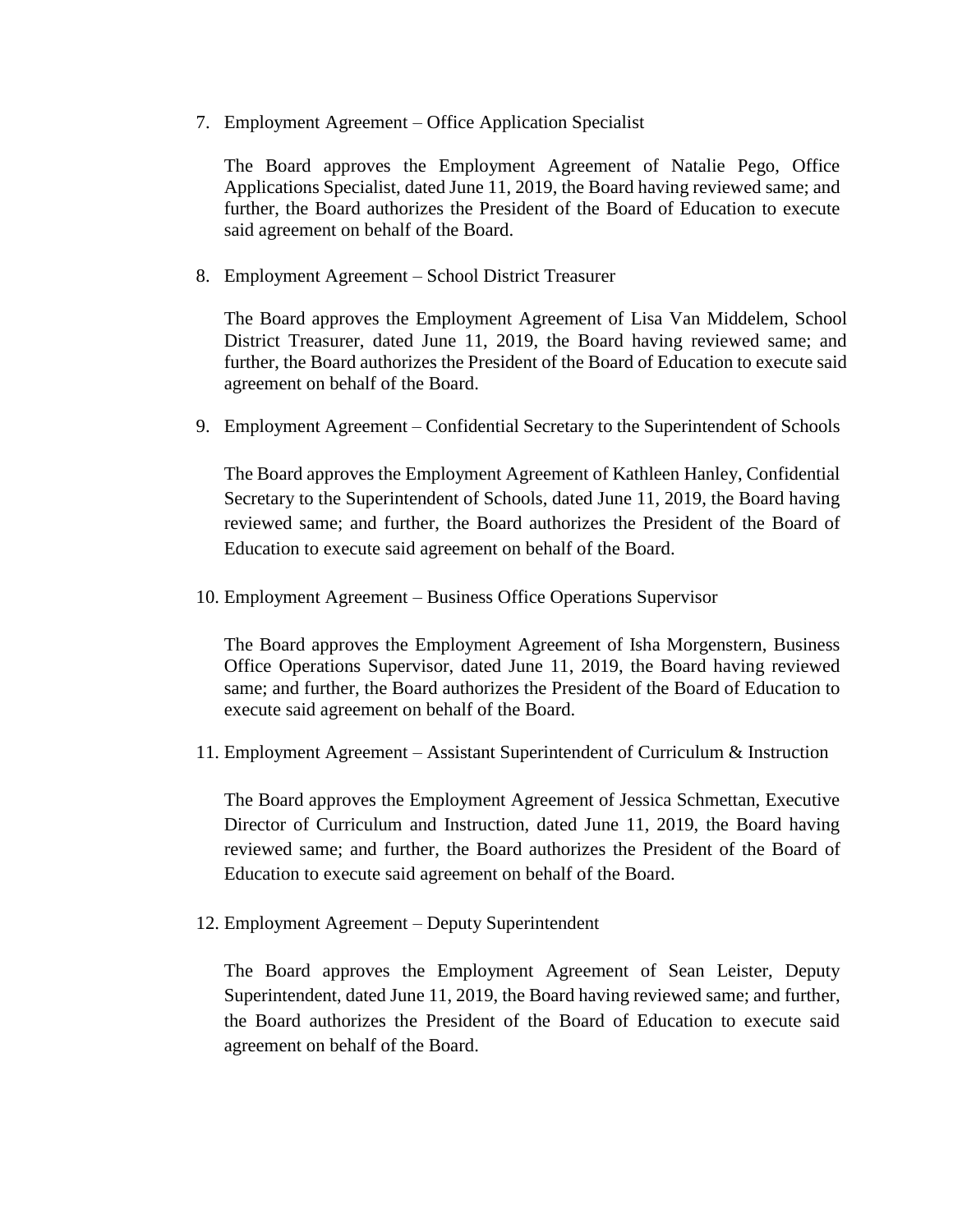### 13. Curriculum Projects

The Board approves the following teachers for Curriculum Projects for 2019-2020 in accordance with the negotiated agreement with the Port Jefferson Teachers' Association:

HS ELA/Tech - Broadcasting Revisions: Michael Augello & Brian Chalmers/20 hours shared

HS Social Studies - Global Studies 9/10 Revisions: Jesse Rosen/5 hours

HS Math/Tech - AP Computer Science Principles: R. Kyle Dunlop/30 hours

MS 6th grade Coding: Janelle Bellotti, 15 hours

ES Technology- Technology Class Revisions: Tony Butera /10 hours

| Sandra Eybs /15 hours                  |
|----------------------------------------|
| Jacqueline Gandolfo and Doreen Marullo |
| (30 hours shared)                      |
| Kari Costanzo/15 hours                 |
|                                        |

K-12 Health Updates- Andrew Cosci/10 hours

14. Appointment – Part-time Guard

The Board approves the appointment of Edward J. Smith, as a Part-time Guard, effective on or about June 12, 2019, at a rate of \$23.00 an hour, subject to fingerprint clearance by NYSED.

15. Appointment – Part Time Guard

The Board approves the appointment of Brian McCabe, as a Part-time Guard, effective on or about June 12, 2019, at a rate of \$23.00 an hour, subject to fingerprint clearance by NYSED.

16. Appointment – Custodial/Grounds

The Board approves the following custodial/grounds appointments for the summer 2019, not to exceed 90 days of employment, subject to fingerprint clearance by NYSED: Joseph Bardram - \$12.25/hour Joseph Corona - \$12.25/hour

17. Special Education Extended School Year Program

The Board approves the following staff for the 2019 Special Education Extended School Year program from July 1, 2019 – August 9, 2019 (with the exception of July 4, 2019), Monday - Friday, 9:00 a.m. - 12:00 p.m: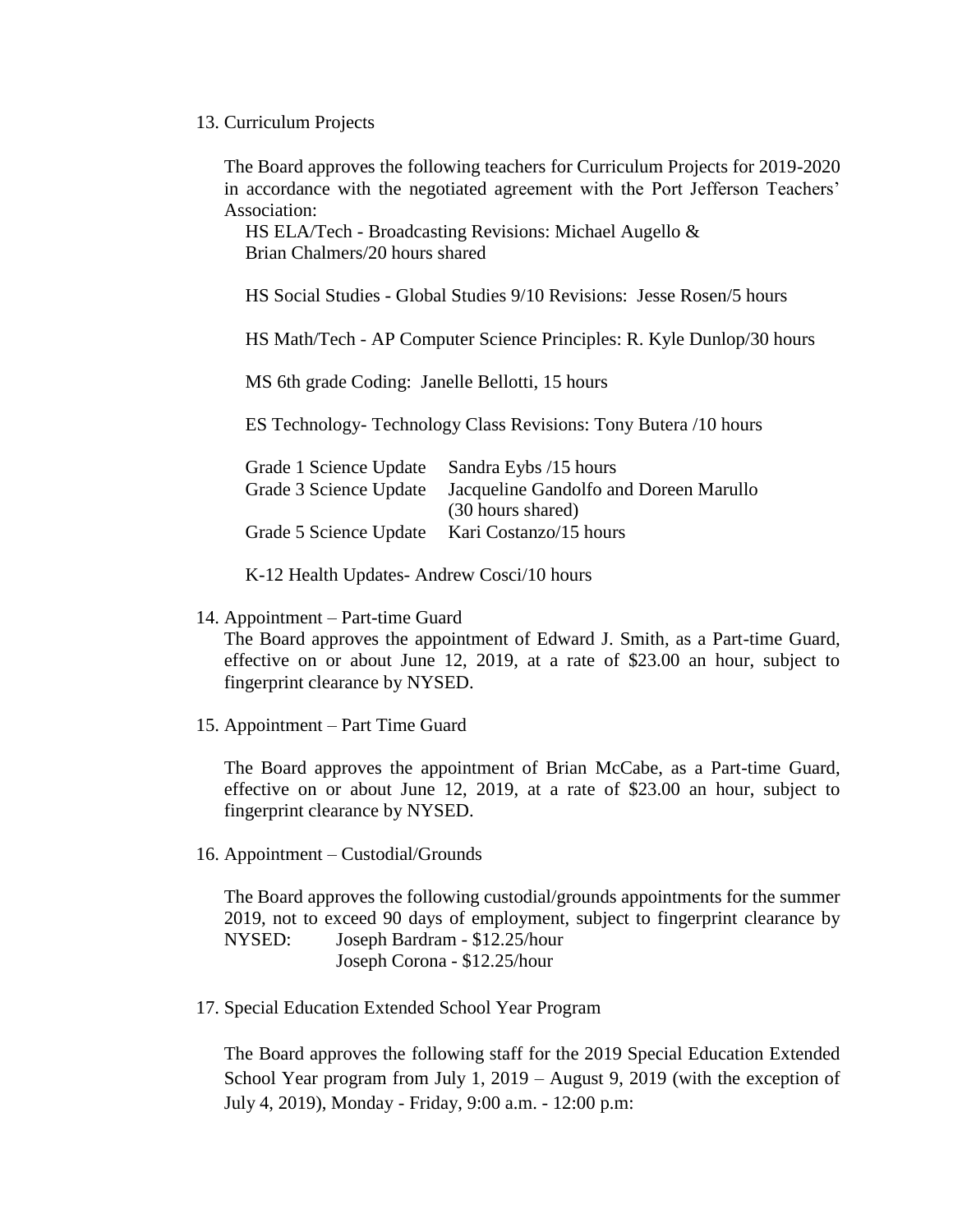Substitute Teacher Sheila Albinson

Substitute Teaching Assistant Sheila Albinson

### 18. Summer 2019 CSE Committee

The Board approves the following staff, as needed, for the Summer 2019 Committee on Special Education from July 1, 2019 to August 31, 2019, in accordance with the negotiated agreement with the Port Jefferson Teachers' Association:

Teachers Michelle Smith Jeanette Garofola Kristine Riordan Ann Marie Coyne Maureen Zajac

### 19. Substitutes

The Board approves the increase in compensation for the substitute employees as follows, effective July 1, 2019:

| Clerk Typist               | $$12.25$ per hour               |
|----------------------------|---------------------------------|
| <b>Custodial Worker I</b>  | $$12.25$ per hour               |
| <b>Custodial Worker II</b> | $$14.25$ per hour               |
| Summer Custodial Worker I  | $$12.25$ per hour               |
| Summer Custodial Worker I  | \$14.25 per hour $(2nd$ year or |
|                            | more, eff. 5/10/17)             |
| <b>Teacher Aides</b>       | $$12.25$ per hour               |
| <b>Teaching Assistants</b> | \$13.80 per hour                |

20. Resignation – Assistant Principal Elementary/Middle School

The Board accepts the resignation of Claudia Smith, as Elementary School/Middle School Assistant Principal effective June 28, 2019.

### 21. Appointment – Summer Guard

The Board approves the following guards for the summer 2019, as needed, at their hourly rate of pay for the 2019-2020 school year: Jeff Rubin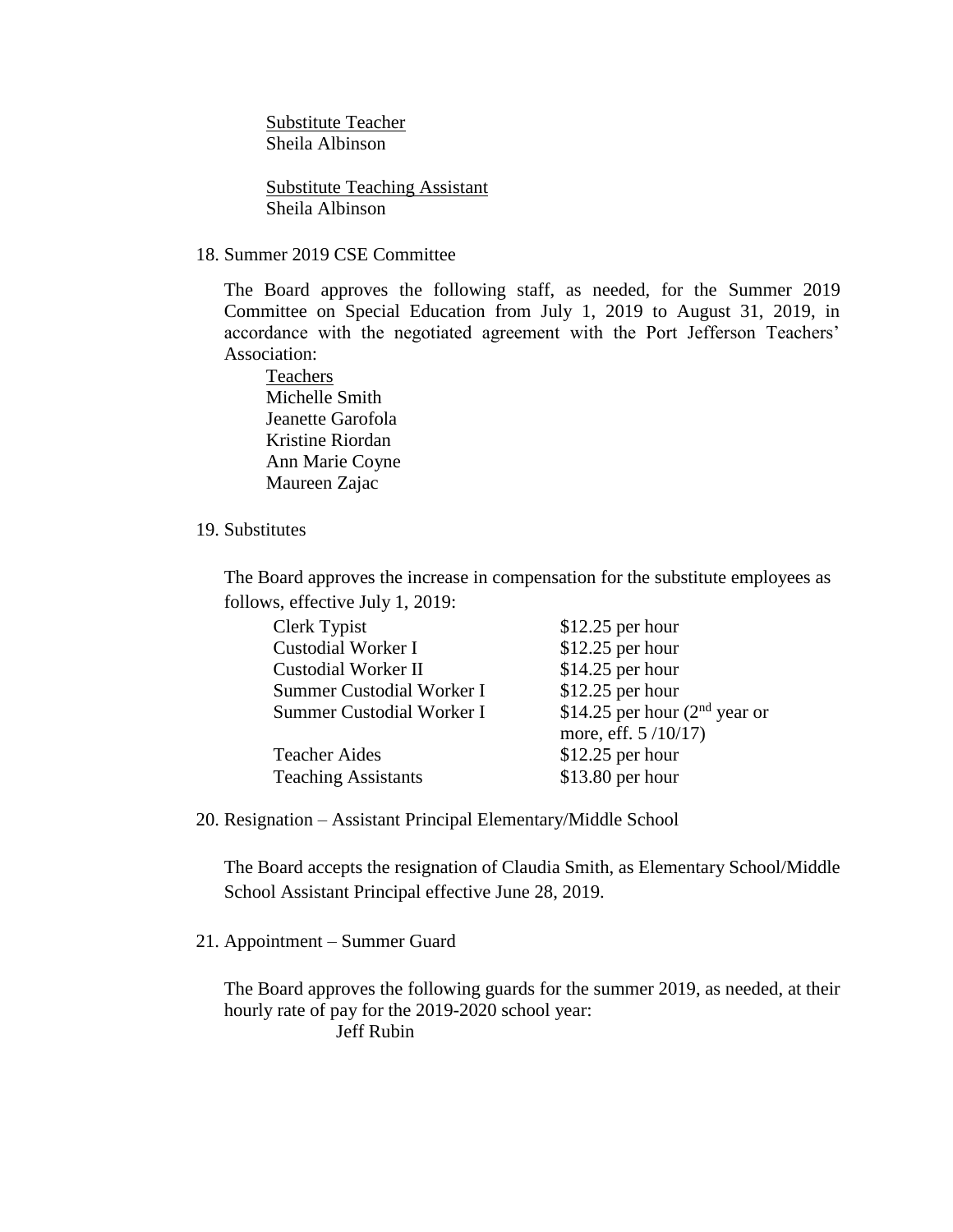#### 22. Appointment – Summer Aides

That the Board approves the appointment of the following as aides for the 2019 summer, to assist with copying and mailings for school opening, for a total of 8 days to be shared, at the rate of \$12.25 per hour:

Mary O'Sullivan Suzanne Uldal

23. Appointment – Student Interns I

The Board approves the appointment of the following as Student Interns I, at the rate of \$12.00 per hour, for the 2019-2020 school year:

> Christopher Lautato Max Okst Ryan Parmegiani

24. Appointment – Coaches

The Board approves the appointments of the following coaches for the 2019-2020 school year, in accordance with the negotiated agreement with the Port Jefferson Teachers' Association, contingent upon possession of Temporary Coaching License, First Aid, and CPR certifications:

| Nancy Gallagher         | Varsity Field Hockey Head Coach            |
|-------------------------|--------------------------------------------|
| Deborah Edgar-Brown     | Junior Varsity Field Hockey Head Coach     |
| Deborah Edgar-Brown     | Varsity Assistant Field Hockey Coach       |
| Philip Giannusa         | Middle School Cross Country Coach          |
| <b>Vincent Marchese</b> | Middle School Boys Soccer Coach            |
| Christopher Amari       | <b>JV Golf Head Coach</b>                  |
| Theodore DiPasquale     | Volunteer Varsity, JV & MS Wrestling Coach |
| MaryJane Fleckenstein   | <b>Independent Swim Chaperone</b>          |

25. Appointment – Part Time Communications Aide

The Board approves the appointment of Thomas Serabian as a part time School Communications Aide for the 2019-2020 school year, at a salary of \$16.50 per hour, not to exceed 20 hours per week.

26. Appointment – Part Time Guard

The Board approves the appointment of the following as a part time Guard, for the 2019-2020 school year:

Jason Barone - \$23.00/hour Reinaldo Delvalle - \$24.25/hour Jeffrey Klug - \$23.50/hour Gary Lyons - \$23.00/hour George Rieu-Sicart - \$23.50/hour Robin Sacco - \$24.25/hour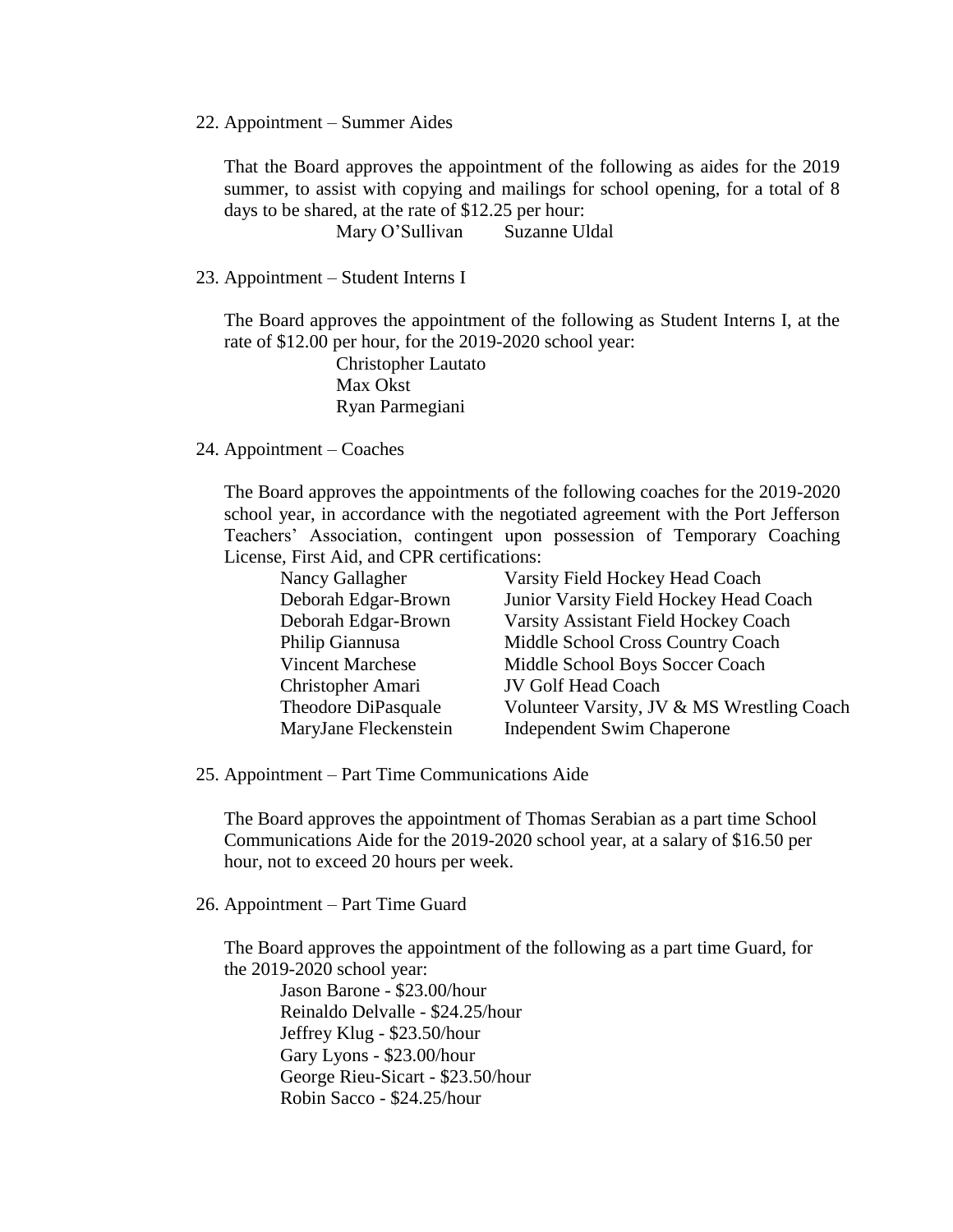27. Resignation – Teacher

The Board accepts the resignation of Nancy Bachety, as a teacher of Family and Consumer Science, effective June 30, 2019.

28. Employment Extension – District Clerk

The Board approves the extension of employment of Janice Baisley, District Clerk, from June 30, 2019 to July 8, 2019, with no additional compensation.

#### B. **Finance**

1. Financial Reports

Claims Audit Report - Month of April Cash Flow Analysis - Month of April Fund Balance Projection New Budget Transfers APRIL Warrants & Treasurer Reports Fund Name Warrant # General Fund 59, 61-64 School Lunch Fund 8 Federal Fund 25-28 Capital Fund 22 Trust & Agency 10-11 Payroll 25-27 Scholarship Fund No Warrants CD Investment No Warrants Trial Balance - July 2018 – April 30, 2019 Revenue Budget Status - July 2018-June 2019 Appropriation Status Report - July 2018-June 2019 Budget Transfers - Month of April Approved Fundraisers

2. Scholarship Donation

The Board accepts the scholarship donation of \$2,000 from Suffolk Transportation Service, Inc.; \$1,000 to be awarded to a graduating Earl L. Vandermeulen High School student(s) aspiring to continue to higher education, and another  $$1,000$ scholarship for a graduating student athlete.

3. Scholarship Donation

The Board gratefully accepts the scholarship donation from Mrs. Colleen Eberle in the amount of \$100.00 to the John F. O'Neill Scholarship fund to be awarded to a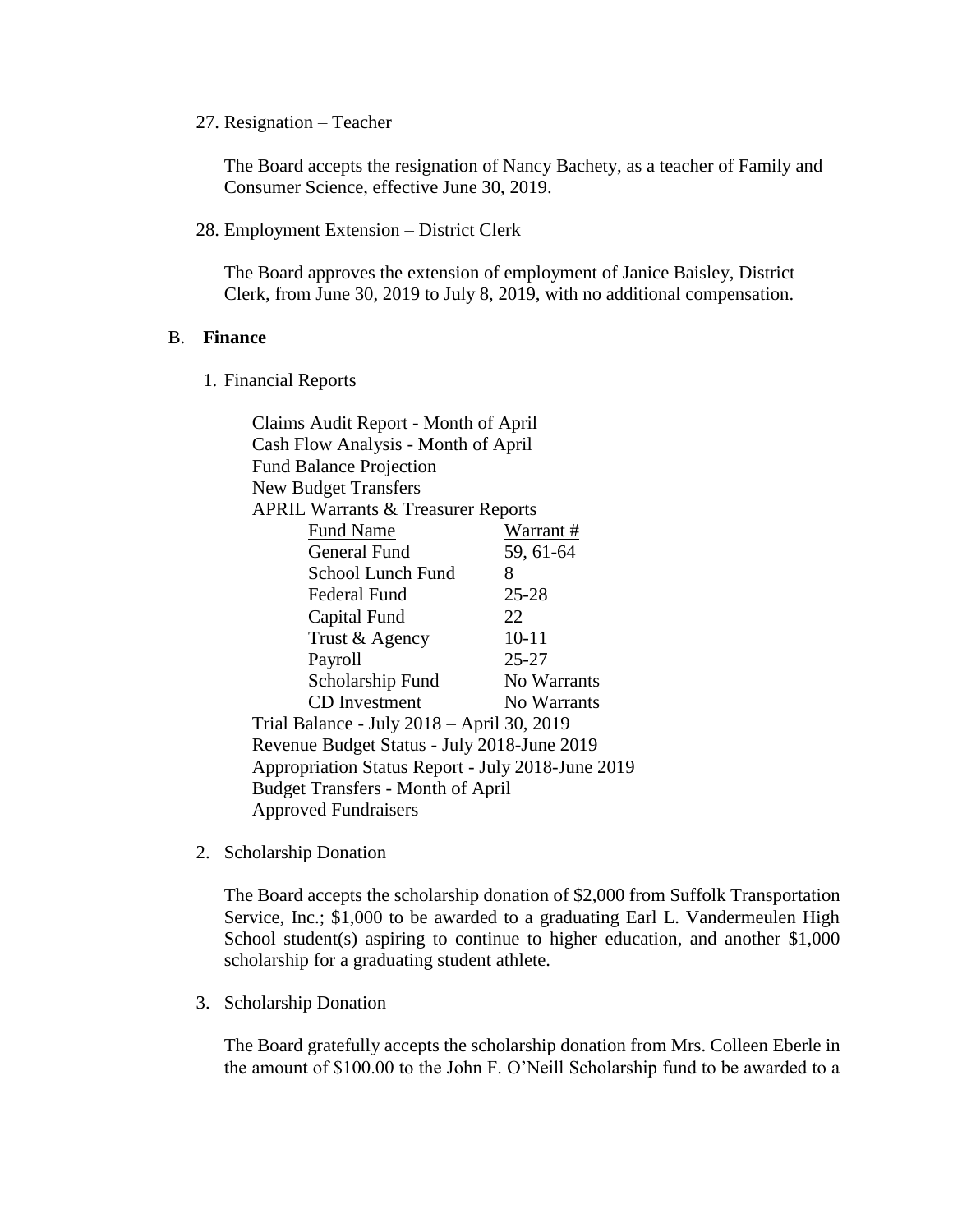graduating Earl L. Vandermeulen High School student entering into a military program.

4. Scholarship Donation

The Board gratefully accepts the scholarship donation of \$500 from the Suffolk Association of School Business Officials to be awarded to a graduating Earl L. Vandermeulen High School student(s).

5. Scholarship Donation

The Board gratefully accepts \$1,000 from the Suffolk County Chapter of the New York State Association for Superintendents of School Buildings and Grounds for the purpose of a scholarship fund.

6. Award of Bid – Music Supplies and Sheet Music

That the Board awards the 2019-2020 Music Supplies and Sheet Music Bid to the lowest responsible bidders meeting specifications as follows: Advantage Music, LTD National Discount Music, Inc.

7. Award of Bid – Musical Instruments Rental

The Board awards the Musical Instruments Rental Bid to the lowest responsible bidder meeting specifications, namely, Advantage Music, in accordance with the bid specification for the 2019-2020 school year.

8. Transfer of Reserves for Compensated Absences

The Board approves the following resolution: BE IT RESOLVED, the Board of Education approves the transfer of \$175,000 from the reserve for Compensated Absences to cover the appropriations needed to support year end staff retirement claims for accrued sick time, and further; the Board hereby increases the 2018- 2019 budget in the amount of \$175,000 to support said expenses.

9. Establishing Retirement Contribution Sub-Fund

The Board approves the establishment of the Port Jefferson School District Retirement Contribution Reserve Sub-Fund and approves the following resolution:

WHEREAS, Section 6-r of the New York State General Municipal Law was amended to allow school districts that participate in the New York State Teachers' Retirement System to establish a sub-fund within its retirement contribution reserve fund to finance retirement contributions to the New York State Teachers' Retirement System and/or to offset all or a portion of the amount deducted from the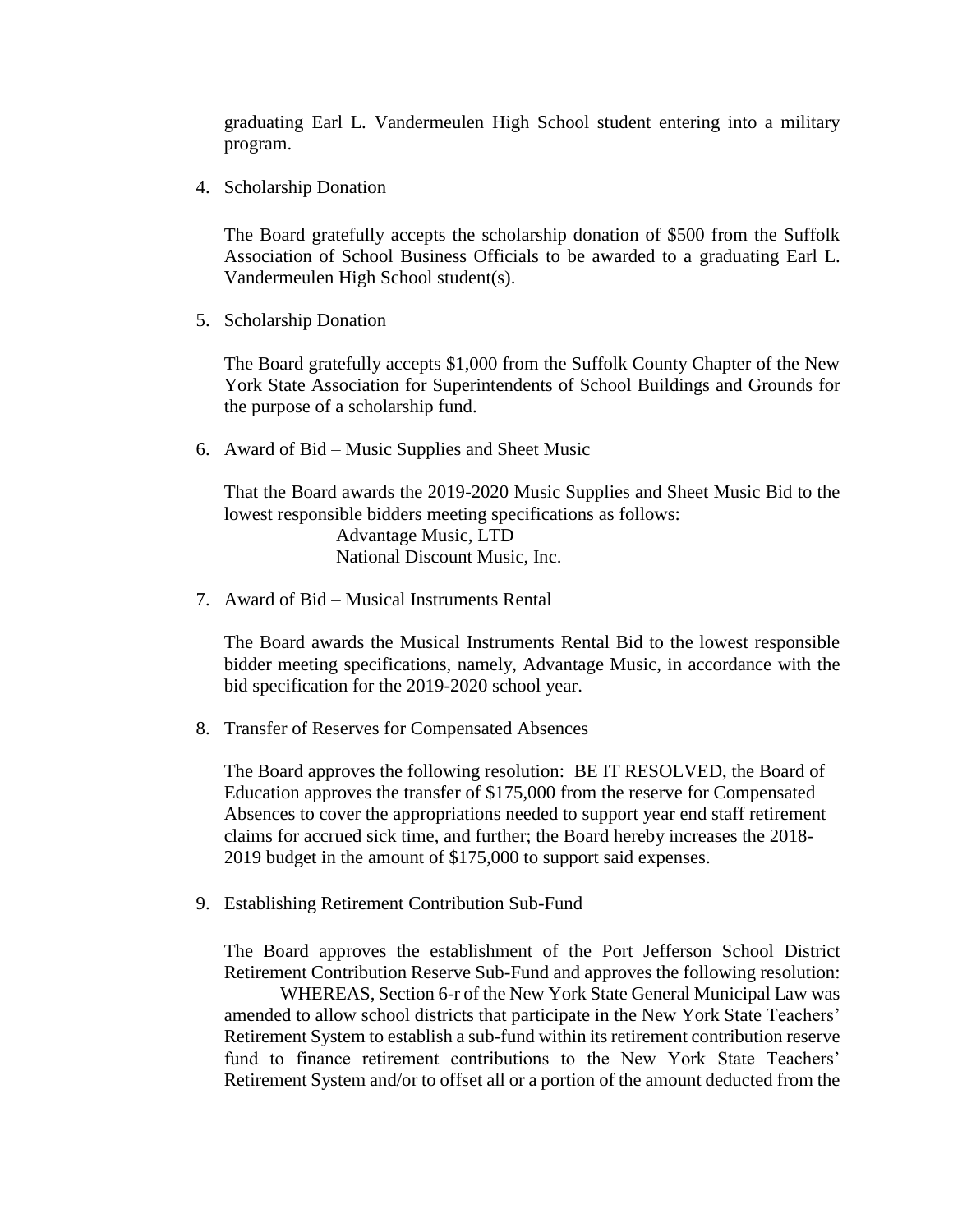moneys apportioned to the school district from the State for the support of common schools pursuant to Education Law §521; and

WHEREAS, the Port Jefferson School District participates in the New York State Teachers' Retirement System; and

WHEREAS, the Port Jefferson School District established a retirement contribution reserve fund on 6/11/19, entitled Port Jefferson School District Retirement Contribution Reserve Sub Fund.

NOW THEREFORE, BE IT RESOLVED that the Board of Education of the Port Jefferson School District hereby establishes a sub-fund, entitled Port Jefferson School District Retirement Contribution Reserve Fund, subject to the requirements of New York State General Municipal Law §6-r, effective immediately.

10. Award of Bid Extension – Printing

The Board awards a bid extension to Sav-On Printing and Tobay Printing for the printing of school district materials for the 2019-2020 school year.

11. Transfer of Reserves

The Board approves the following resolution:

WHEREAS, by action of the Board of Education, the Port Jefferson Union Free School District has previously established certain reserves having the following balances as of the fiscal year ending June 30, 2018:

| <b>Reserves</b>              | <b>Fiscal Year</b> |
|------------------------------|--------------------|
|                              | Ending             |
|                              | 6/30/18            |
| <b>Workers' Compensation</b> | \$3,285,450        |
| Unemployment                 | 1,956,220          |
| <b>Compensated Absences</b>  | 3,641,561          |
| <b>Employees' Retirement</b> | 3,584,114          |
| Debt Service                 | 696,086            |
| <b>Deferred Revenue</b>      | 118,501            |
| <b>Capital Reserve</b>       | 5,570,119          |
| <b>Total Reserves</b>        | \$18,852,051       |

And, WHEREAS, the Port Jefferson Board of Education wishes to utilize and or contribute additional funds where appropriate,

NOW BE IT RESOLVED that the Port Jefferson Board of Education hereby authorizes transfers of 2018-19 fund balance to any of the properly established reserves not exceed: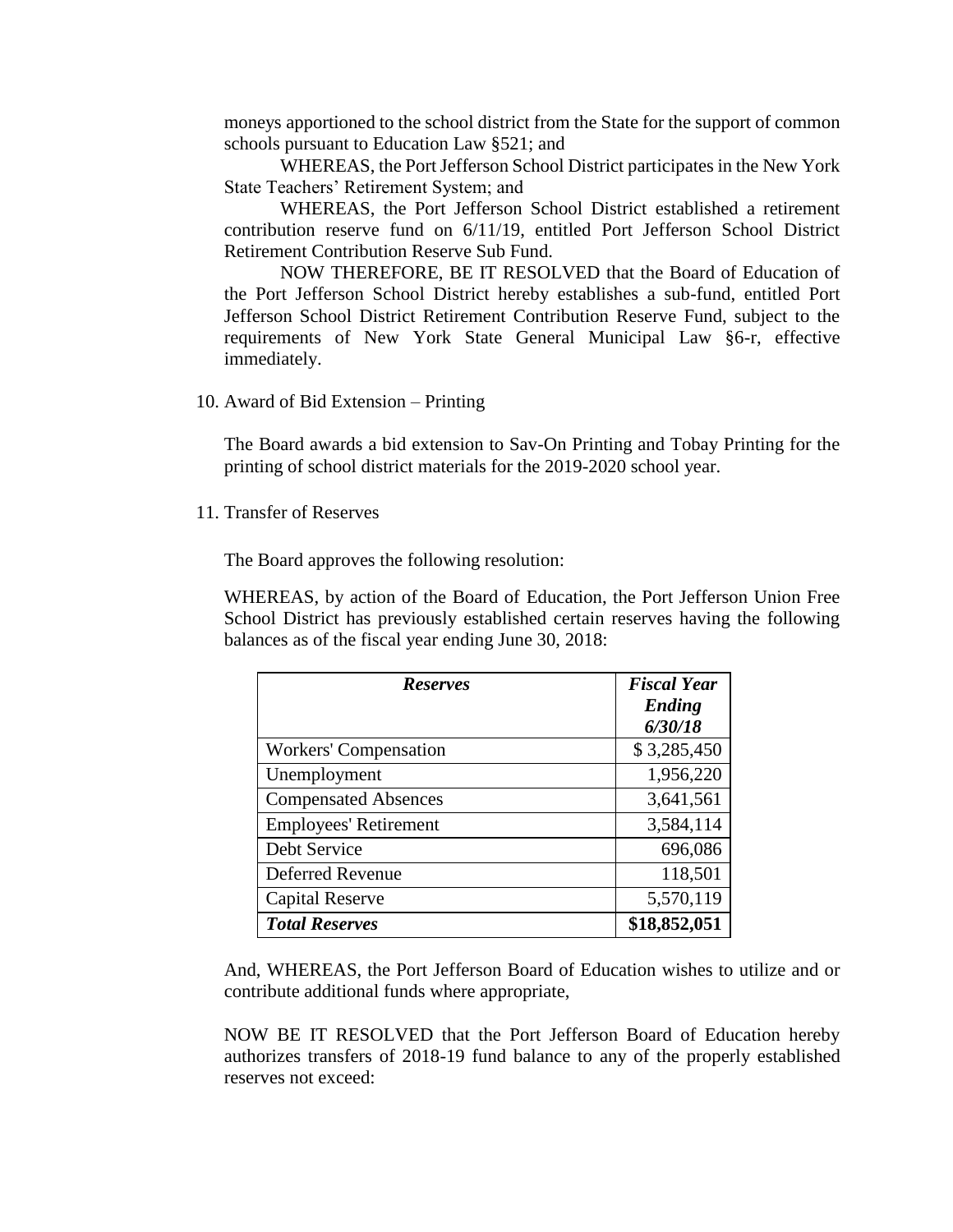| <b>Reserves</b>              | <b>Transfers</b> |
|------------------------------|------------------|
|                              | Not to           |
|                              | <b>Exceed</b>    |
| Workers' Compensation        | \$0.00           |
| Unemployment                 | \$0.00           |
| <b>Compensated Absences</b>  | 400,000          |
| <b>Employees' Retirement</b> | \$0.00           |
| <b>Capital Reserve</b>       | 1,500,000        |
| <b>Teachers Retirement</b>   | 1,000,000        |
| <b>Total Reserves</b>        | \$2,900,000      |

12. Donation – Armed Forces Tribute

The Board gratefully accepts the donations made to the Armed Forces Tribute totaling \$33,325.00 for the purchase of engraved bricks to be placed at the Court of Courage and Path of Honor surrounding the Armed Forces Tribute. The donations have come from multiple individuals as part of the fundraising efforts of the Armed Forces Tribute Committee.

13. Award of Bid – Child Nutrition Lunch Program

The Board of Education awards the Child Nutrition Lunch Program bid to the lowest responding bidder, Whitsons Culinary Group, for the 2019-2020 school year.

# **C.Facilities & Operations**

1. Reorganization Meeting & July Business Meeting

The Board designates July 9-8, 2019 as the date of the 2019 Reorganization Meeting and July Business Meeting.

# **D.Education**

1. Committees on Special Education

The Board approves the recommendations of the Committees on Special Education for meetings held April 29, 30 and May 2, 8, 9, 13, 2019.

2. Driver Education Instructors

The Board approves the following services for the Driver Education program for the 2019-2020 school year:

Brian Chalmers - Driver Education Lecture Teacher